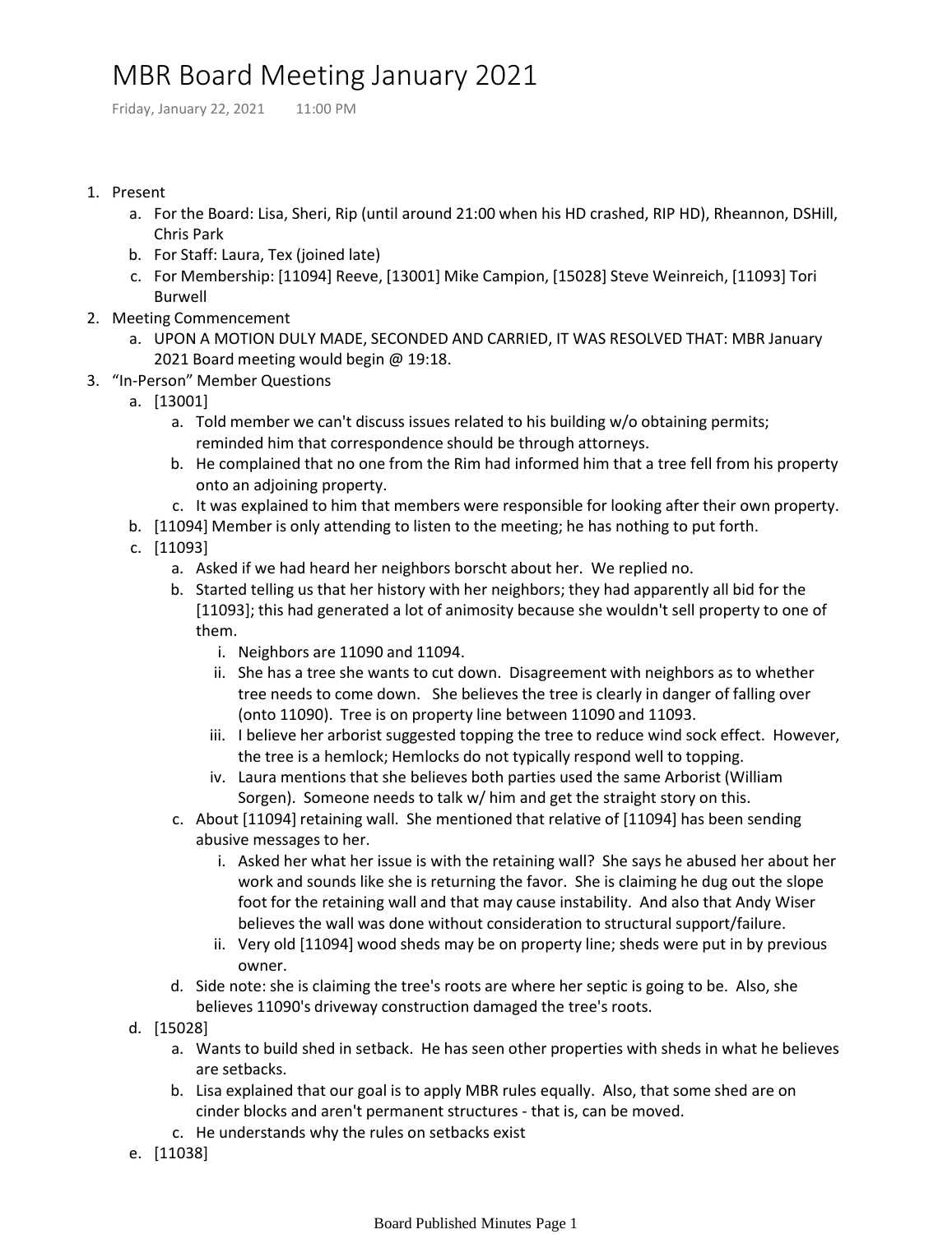- Member is concerned with people speeding down Shuksan in front of his place. Has a. noticed an increase in traffic and speeding, while people walking the hill. He is concerned about liability to the Rim. Should we have speed bumps or stop signs to slow people down?
- 4. Approval of Minutes
	- a. October 2020 Meeting minutes: UPON A MOTION DULY MADE, SECONDED AND CARRIED, IT WAS RESOLVED THAT: MBR October 2020 Board Meeting Minutes are approved.
	- b. November 2020 Meeting Minutes: UPON A MOTION DULY MADE, SECONDED AND CARRIED, IT WAS RESOLVED THAT: MBR November 2020 Board Meeting Minutes are approved.
	- c. No December 2020 meeting.
- 5. Member to Board Correspondence none.
- 6. Directors' Updates
	- a. President nothing new
	- b. Secretary nothing new
	- c. Treasurer He has a report to circulate, which he will do after the meeting. As of Dec-31-2020:
		- a. Revenue side is up.
			- i. Construction deposits up. (These are if no damage to Rim.)
			- ii. Renter fee income up.
		- b. Surplus.
		- c. Expenses down paving, salaries,
			- Pool supplies and expenses weren't down as expected, and requires investigation. i. Issue is pool water needs to be treated despite lack of use.
			- ii. Recycling expenses were 2.5x higher (\$13.5K vs. budget of \$8K last year).
				- 1) Bottles and cans picked up on Tuesday
				- 2) Cardboard picked up on Wednesday
				- Tex to inquire with recycling and report back to what it would take to up service 3) level
	- d. Property Standards quick run through on new properties and lesser construction requests (mainly sheds).
	- e. Grounds & Maintenance Rip disappeared due to his HD/computer crashing. Director's update propped to server.
	- f. Member Relations Sheri.
		- Member portal project ongoing. Board members plus TittiR to do testing. Will do a soft a. launch amongst ourselves, and use this to drive testing.
		- b. Need to remind members that the Rim does not caretake their properties for fallen trees, damage, etc. Owners are responsible for overseeing their property. Some overblown expectations about what the Rim does for members (13001 as an example from today's meeting).
		- c. She would like to pay for some swag for members (MBR patches). General agreement with idea. Sales site will be launched shortly.
	- Tex wants to know what do we want to do with all the blowdown that has been collected at the a-g. frame? Folks who want to chip the stuff may come back in spring. So, hold it all until May.
	- h. Violations
		- a. [14033]
			- i. Small white dog / large black dog
				- 1) Continuing problem with dogs walking off leash on roads;
				- 2) Continuing problem with their dog's poop not being picked up. They have pooped on neighbor's yards, on their decks, along the road, on the field.
			- ii. Also, verbal abuse of neighbor incident, when a MBR neighbor who asked 14033's children to walk their dogs on leash - that is, the dogs were off leash on road. Multiple individuals who were walking buy reported that 14033 threatened to kill neighbors. 14033 continued escalation by getting unlisted number for neighbor and continuing the discussion by phone.
			- iii. UPON A MOTION DULY MADE, SECONDED AND CARRIED, IT WAS RESOLVED THAT: